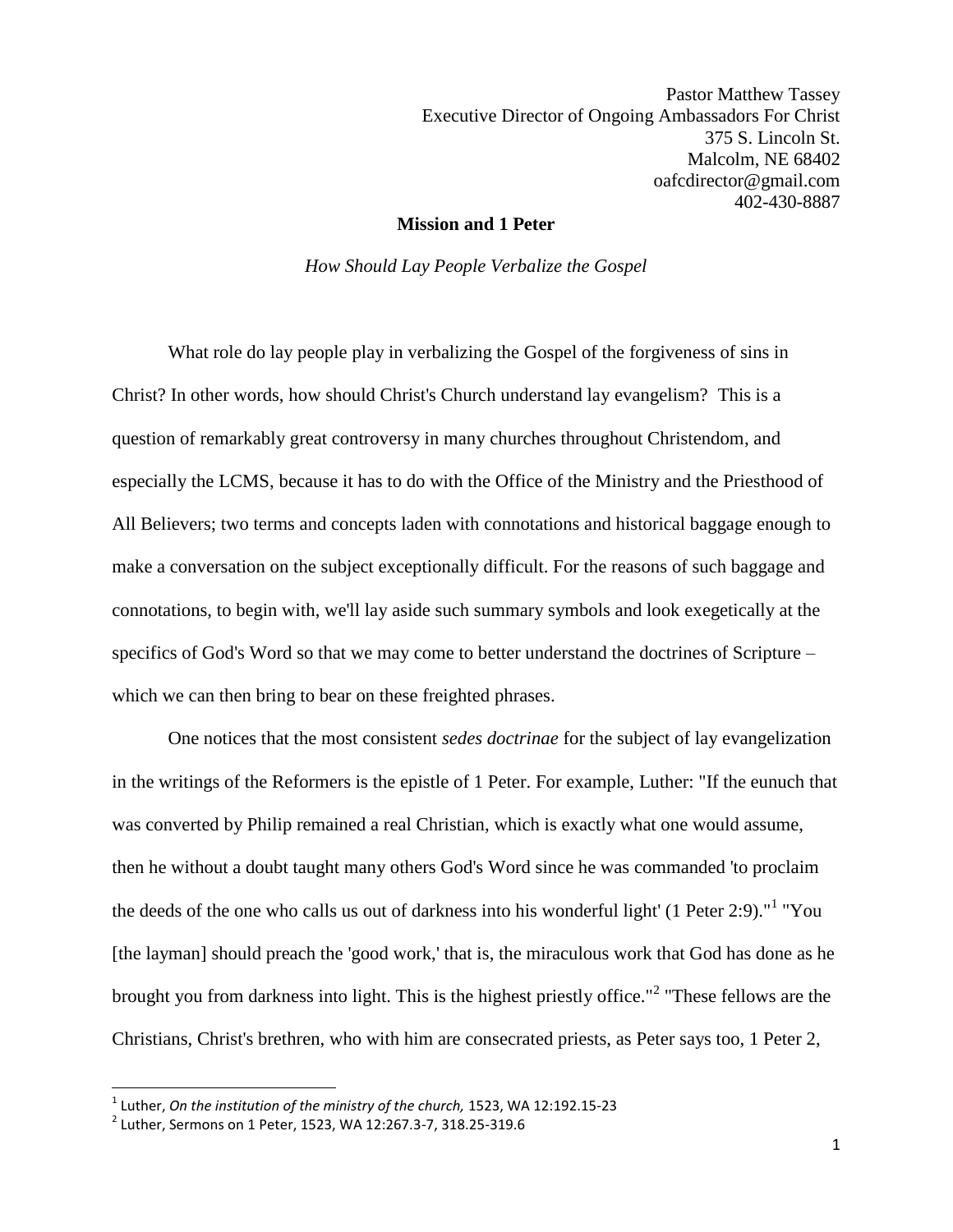'You are a royal priesthood.'"<sup>3</sup> Chemnitz: "The Scriptures of the New Testament mention besides [the Levitical priesthood] also a royal and holy priesthood (1 Peter 2;5, 9; Rev. 1:6; 5:10; 20:6). 'Christ has made us kings and priests.' In only these four passages is any mention made in the New Testament of a royal priesthood beside the unique priesthood of Christ. However, these passages do not speak only of the presbyters but all about believers in general."<sup>4</sup> "All Christians are indeed priests (1 Peter 2:9; Rev. 1:6), because they offer spiritual sacrifices to God. Everyone also can and should teach the Word of God in his own house (Deut. 6:7; 1 Cor. 14:35). Nevertheless, not everyone ought to take and arrogate to himself the public ministry of Word and sacrament."<sup>5</sup>

Approaching the Gospels or the Pastoral Epistles we find many arguments for directing much of the authority to preach and to teach to the Apostles and the pastors – with only scattered instances of lay evangelism, such as the Samaritan woman of John 4. The epistle of 1 Peter, however, is clearly written to the Church at large and contains some of the strongest and clearest texts regarding lay evangelism in the New Testament. Therefore, to clearly answer the question of what role lay people were intended by Christ to play in verbalizing the Gospel to others, let us carefully study Peter's  $1<sup>st</sup>$  epistle that we may with joy embrace the fine line set forth in God's Word.

Peter begins his Epistle in the proclamation of the Gospel as rooted in the name spoken in Baptism; Father, Son, and Holy Spirit: "according to the foreknowledge of God the Father, in the sanctification of the Spirit, for obedience to Jesus Christ and for sprinkling with his blood" (1:2). In this language of "sprinkling with his blood" Peter is connecting the sacrifice of Christ with the

*<sup>3</sup>* Luther, *The right and Power of a Christian Congregation,* 1523, LW 39:309-10

<sup>4</sup> Chemnitz, Examination of the Council of Trent, Vol II, 467

<sup>5</sup> Ibid… 678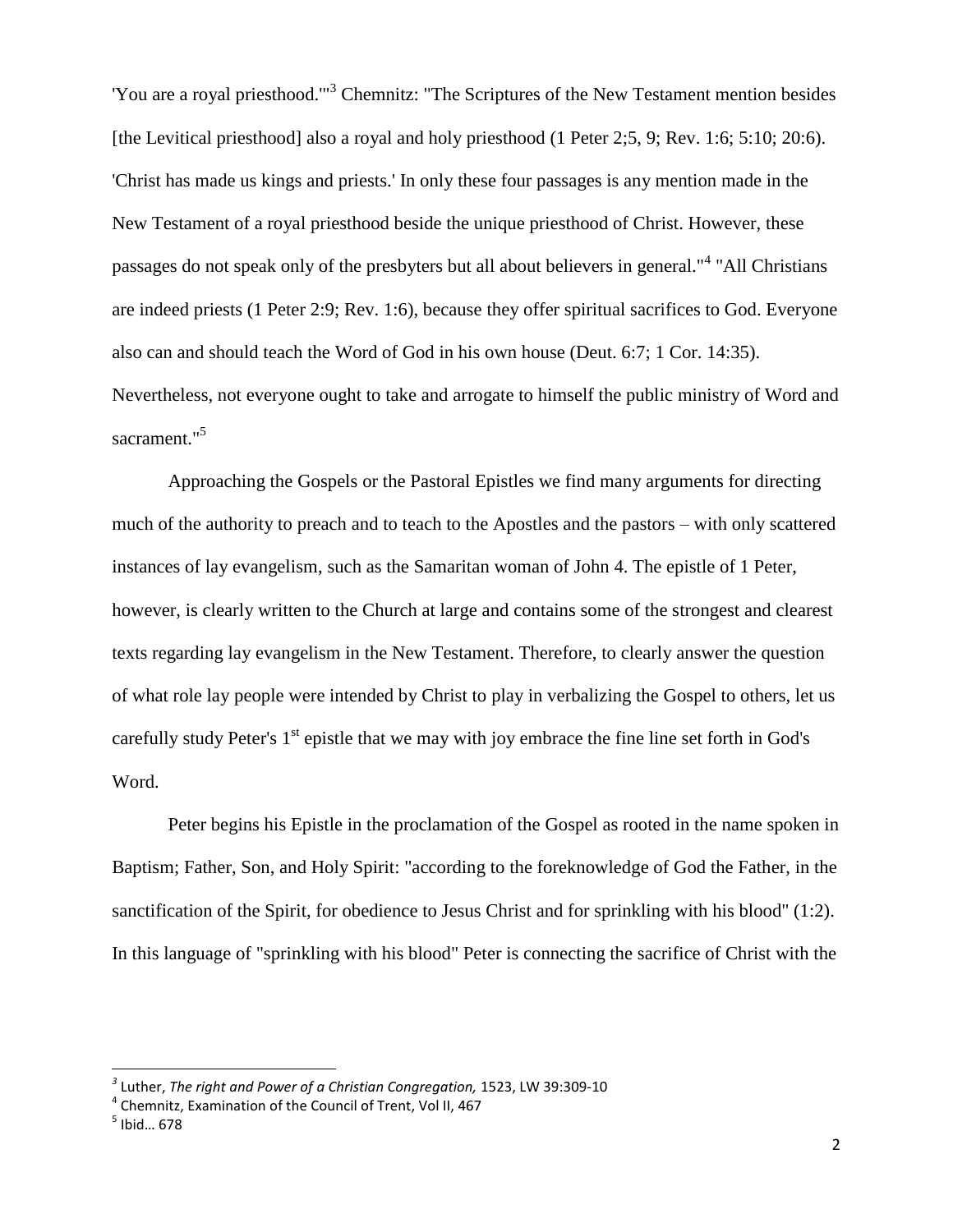Sinai covenant ceremonies (Exodus 24:8, Lev 8:11, 30) $^6$  and also with the sacrificial atonement of Christ from the songs of the Suffering Servant (Isaiah 52:15, 53:5).<sup>7</sup> With this Peter then says that we are to be presently "sprinkled with his blood" – and this, not metaphorically or symbolically, but his language is actual: the true and physical encountering of the blood of Christ upon you. The writer of Hebrews runs with this same subject throughout his letter, especially in chapter 9 and 10, showing how the blood of Christ is the true and perfect blood which God intended to be sprinkled upon the altar for our purification and upon the priests to allow them entrance into the holy places and offered as sacrifice for sins; and this, again, not by some metaphorical blood, but the very real blood shed on the cross. A review of the New Testament uses of the blood of Christ is helpful here for shedding light on how Peter would have understood the true and physical blood of Christ and how he then connects such blood to the Trinitarian name spoken over us in Baptism.

The major repeated subject of the physical, true blood of Christ placed upon believers is in reference to the Last Supper and the Passover – as the blood placed upon the believer so that the angel of death might pass over him or her. Thus the Synoptics (Matthew 26:28, Mark 14:24, Luke 22:20), 1 Corinthians 11:25, and John 6 speak of the blood of Christ as "true" blood which saves from death and gives eternal life through the forgiveness of sins.<sup>8</sup> Then the physical blood of Christ is poured forth upon the earth from his side pierced at the cross (John 19:34). Another place where the New Testament speaks of the blood of Jesus is in statements like the Jews at the

 $^6$  Exodus 24:8, "And Moses took the blood and threw it on the people and said, 'Behold the blood of the covenant that the LORD has made with you in accordance with all these words." Leviticus 8:11, 30, "And he sprinkled some of it on the altar seven times, and anointed the altar and all its utensils and the basin and its stand, to consecrate them… Then Moses took some of the anointing oil and of the blood that was on the altar and sprinkled it on Aaron and his garments and also on his sons and his son's garments. So he consecrated Aaron and his garments, and his sons and his sons' garments with him."

<sup>&</sup>lt;sup>7</sup> Isaiah 52:15, 53:5, "So shall he sprinkle many nations; kings shall shut their mouths because of him; for that which has not been told them they shall see, and that which they have not heard they understand… But he was pierced for our transgressions; he was crushed for our iniquities; upon him was the chastisement that brought us peace, and with his wounds we are healed."

 $8$  Whether you take John 6 as a pre-teaching on the Sacrament or not, it says his blood is "true drink" and that this blood gives eternal life.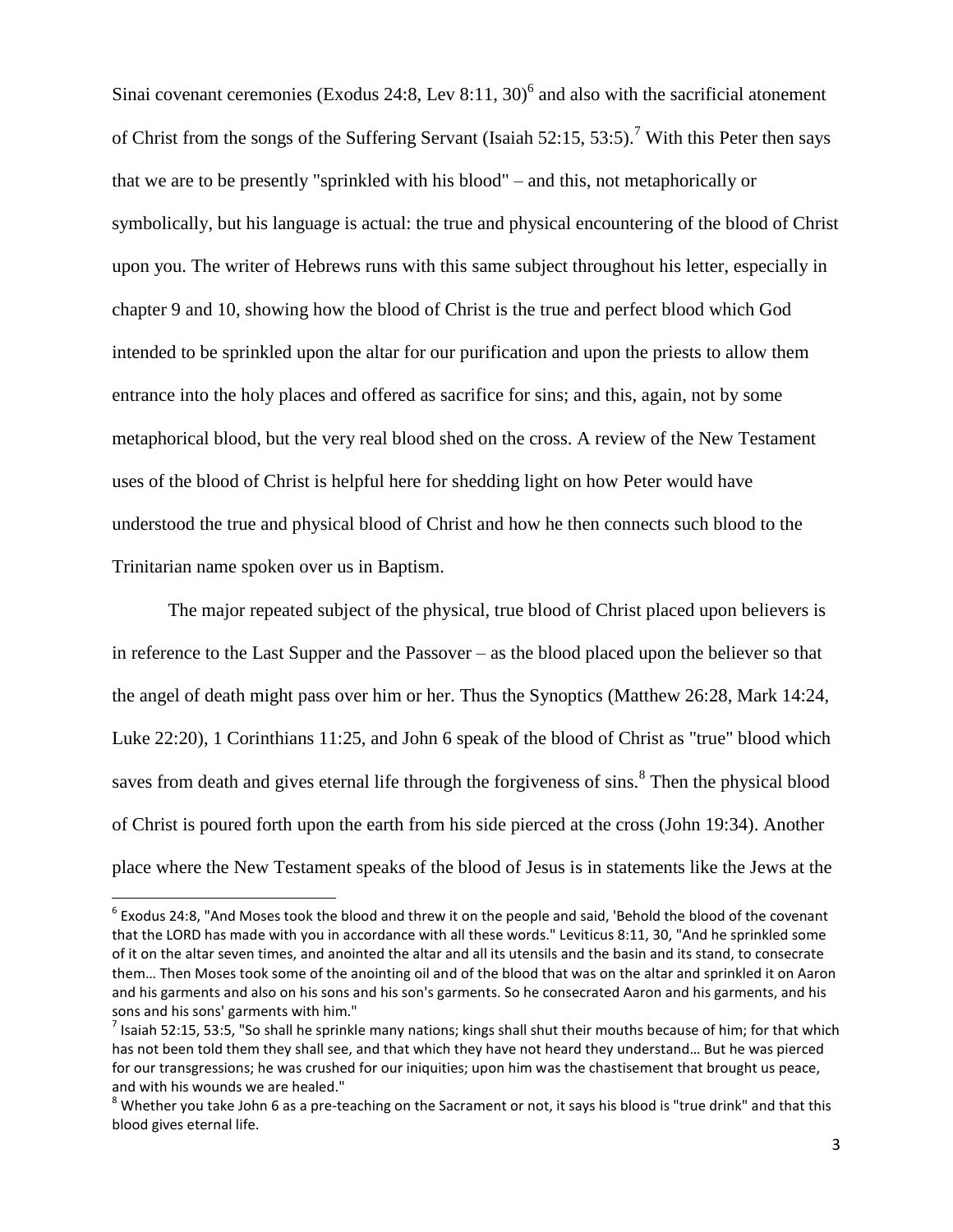Crucifixion: "His blood be on us and on our children" (Matthew 27:25, Acts 5:28). *While these verses are taken figuratively, it is worth noting that when spoken by Jews, they carry the weight of the Covenant ceremonies where the blood was actually put upon them in place of their own*. Within Peter's own epistle he again references the blood of Jesus in 1:18-19 in a manner which summarizes the other way in which the blood of Christ is spoken: "Knowing that you were ransomed from the futile ways inherited from your forefathers, not with perishable things such as silver or gold, but with the precious blood of Christ, like that of a lamb without blemish or spot." That is, the blood of Christ is the sacrificial payment for the sins of the people like that of the Day of Atonement. Thus the blood of Jesus is that sacrifice which covers over our sins and purifies us as God's holy priests and people (2:5, 9).

When you further extend the study to include the death of Christ as the place wherein he shed his blood, then the connection between the Trinitarian name invoked in Baptism and the blood of Christ becomes plain. Thus Paul says in Romans 6:3-4, "Do you not know that all of us who have been baptized into Christ Jesus were baptized into his death? We were buried therefore with him by baptism into death, in order that, just as Christ was raised from the dead by the glory of the Father, we too might walk in newness of life." And Jesus in John 3:3, 5 says, "Truly, truly, I say to you, unless one is born again he cannot see the kingdom of God… Truly, truly, I say to you, unless one is born of water and the Spirit, he cannot enter the kingdom of God." And it's certainly worth noting that the only other Apostle to use the phrase "Born Again" outside of Jesus in John 3 is Peter here in the first chapter of his epistle (1 Peter 1:3, 23): "Blessed be the God and Father of our Lord Jesus Christ! According to his great mercy, he has caused us to be born again to a living hope through the resurrection of Jesus Christ from the dead… since you have been born again, not of perishable seed but of imperishable, through the living and abiding word of God;" So it is right and proper to see Peter making a connection here with the grace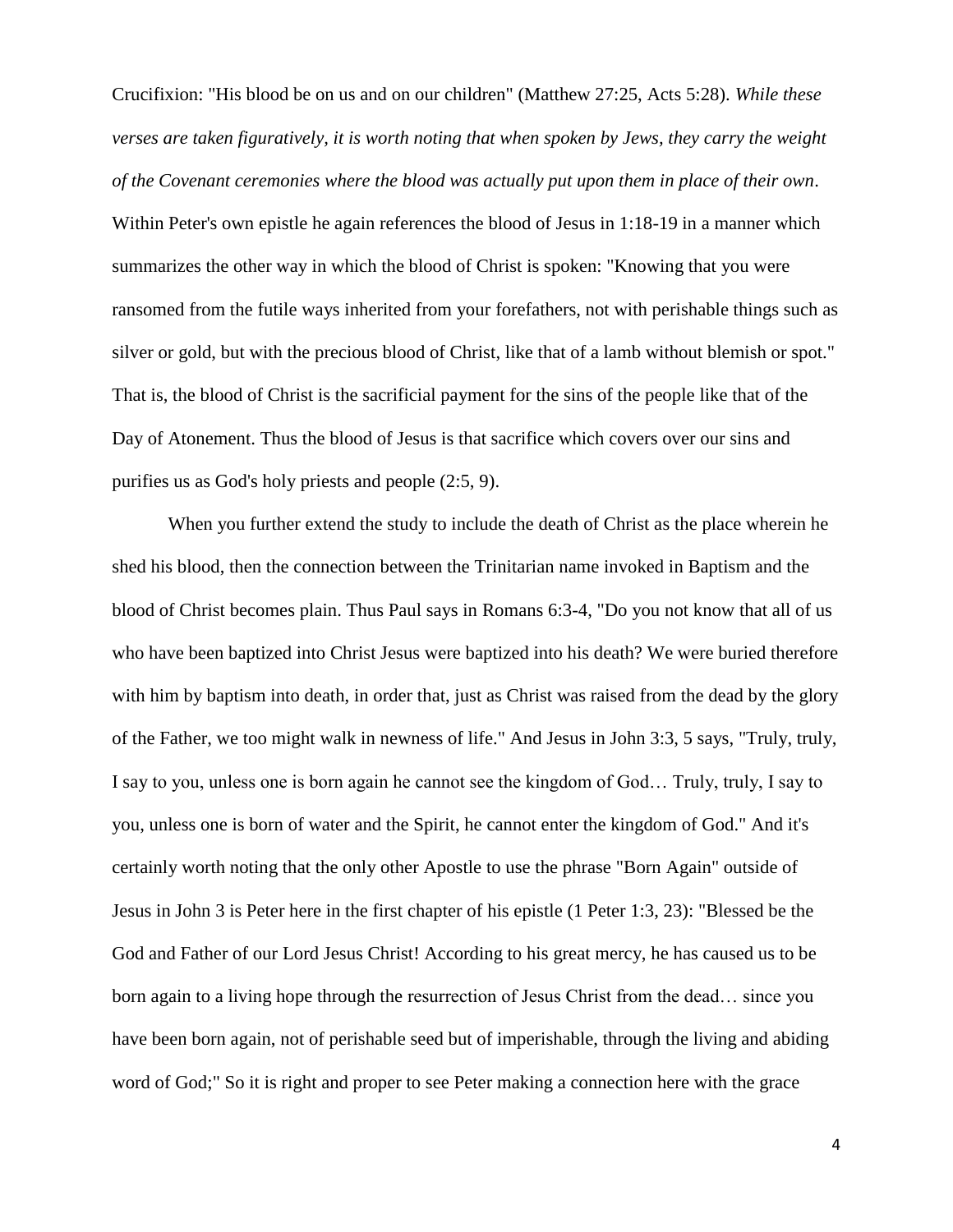given us in Baptism with the invocation of the Trinitarian name and the real sprinkled blood of Christ shed for us for the forgiveness of sins. To say it another way, it can be seen that Peter is declaration Baptism – and also Communion – as the place where the real, true blood of Jesus is sprinkled upon us for the forgiveness of sins. So Luther can say, "All that the mortal eye beholds is water as we pour it. Before the eye of faith unfolds the pow'r of Jesus' merit. For here it sees the crimson flood to all our ills bring healing; the wonders of his precious blood the love of God revealing, assuring his own pardon."

Everything that flows from these opening Trinitarian verses is rooted in the proclamation of that Gospel of the Means of Grace in the blood of Christ. Peter begins by blessing the Father for his mercy poured out upon the Church through Baptism (1:3, "Blessed be the God and Father of our Lord Jesus Christ! According to his great mercy, he has caused us to be born again to a living hope through the resurrection of Jesus Christ from the dead,") and continues to apply this imperishable hope into the lives of those undergoing persecution. The language he uses to describe this persecution gives us insight to how the apostle and the Holy Spirit would cause us who have been Baptized to view such trials: "griefs" and "various trials" (1:6), "tested genuineness of your faith" (1:7), "serving" (1:12), "passions of your former ignorance" (1:14), "exile/diaspora" (1:17), "futile ways inherited from your forefathers" (1:18), "purified your souls by obedience" (1:22). Thus, the Baptized Christian can view the sufferings of persecution as those tests and refinements which strengthen and purify our faith against the attacks of the world. He concludes with the great summary at the end of chapter 1: "And this word is the good news that was preached to you" (1:25).

Thus in chapter 1 Peter roots his preaching of the life of the Christian in *the Mission of God in Christ* as he, the Apostle sent by Christ to be an eye-Witness of our Lord's resurrection (Acts 1:21-22), evangelizes to those elect exiles in the Diaspora (1:1-2). *Missio*, from whence we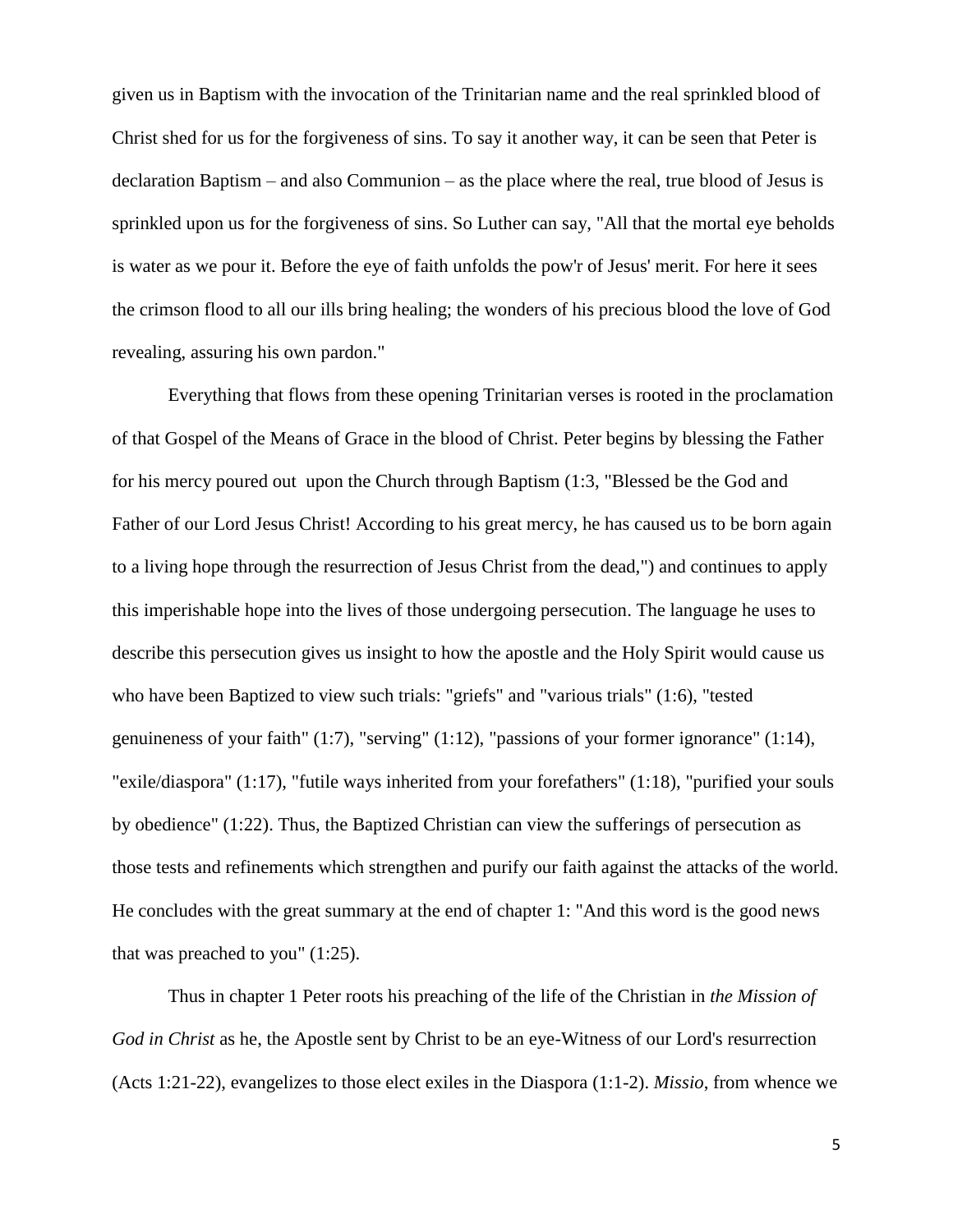get the word Mission, is a Latin word from the Greek *Apostello*, which means To send or To be sent for a purpose. The Father sent his Son who sent the Spirit onto the Church whom the Son sent out into the world to bring the lost back to the Father. With his opening chapter, Peter proves this to be the pattern of the Apostles as those sent to proclaim Christ through the power of the Holy Spirit who are actually preaching justification in Christ through the Word and Sacraments. That is the Mission of Christ for this world until he comes again.

As we shall see further in the Epistle, this forms the foundation for the average person in the Church's witness and evangelism. That is to say, we must insist from the example of 1 Peter, that private or lay preaching and teaching does not exist without the apostolic mission of the Church. To say it another way, the witness of the Church has its source and sustenance in the public preaching and teaching and administering the Sacraments of the Church through the Apostles. It's not until verse 22 of chapter 1 that Peter turns from a Gospel preached specifically for his "congregation"/audience to the reaction of the congregation to others, and this only briefly as he shortly returns right back again to a very particular, personal proclamation: "Having purified your souls by your obedience to the truth for a sincere brotherly love, love another earnestly from a pure heart." So we must first be fed and strengthened by God's Word and Sacraments preached and administered to us before we can in turn "love one another earnestly from a pure heart" (1:22). Apart from this ministry there can be no true love and no pure hearts.

Then, in chapter 2, Peter moves from the mission of the Father, Son, and Holy Spirit through the Apostles to the Church on to the new creation mission of the congregation. That is, those who have heard the Gospel of Jesus Christ and have, as Peter says in 1:3, been born again through the waters of Baptism have now been brought into the movement of the mission of the Trinity as they are no longer on the outside as the direction of the mission but on the inside as the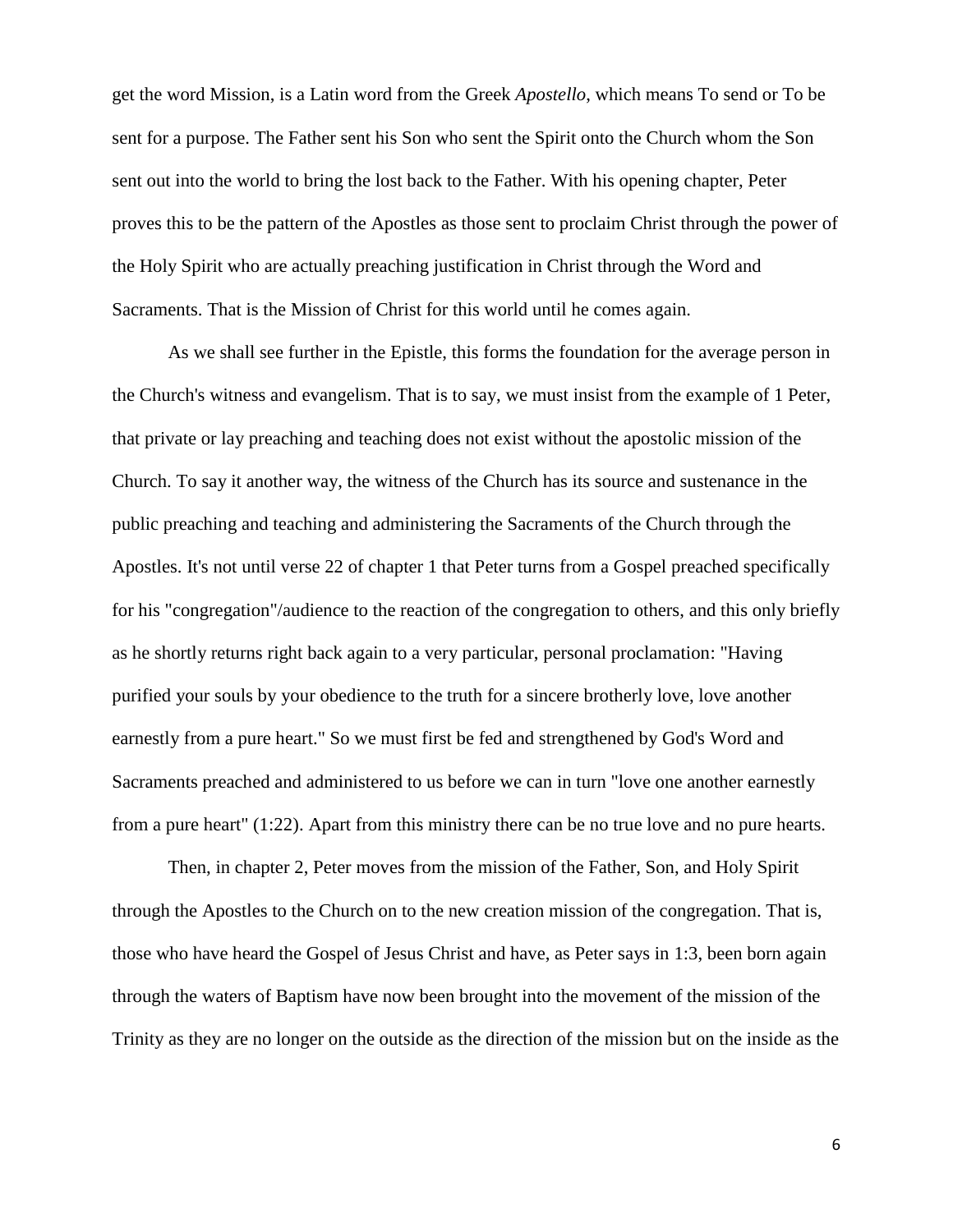movement, itself. They are now the Church who is sent out to the world to reach the lost with the same Gospel that rescued them.

But how are individual members of the Church to reach out according to this mandate as part of the "apostling" Church? Peter begins to answer this question in chapter 2 with a heavy emphasis on vocation. He speaks of the believers as the Temple and the priesthood (2:5, 9), institutions of the Old Testament which God intended to show the world the grace and glory of the one true God and to point ahead to Christ $(1 \text{ Chronicles } 17:21, ^9 \text{Psalm } 98^{10})$ . So the Baptized Christians exist just like the Temple and the Priesthood at one and the same time to stand as those who live completely for Christ and those who live completely for their neighbor – sure within themselves of their own salvation in the blood of Christ and purposefully aware and attractive to the nations/Gentiles as the place of the presence and peace of God. As such, Peter calls those who have received mercy to live holy lives before the Gentiles, in word and work, in order that unbelievers may also come to faith through their witness  $(2:12)$ .<sup>11</sup>

It's worth noting the motivation Peter gives for encouraging these Christians in the "diaspora" to live honorable lives in verse 12. He says "so that… they may…glorify God on the day of visitation." What is "the day of visitation?" There are two simple interpretive perspectives for this "visitation." The first refers visitation to the coming of the Gentiles into the presence of the Christian congregation. Here one would read the verse "and glorify God on the day of their visitation." This would mean that Baptized Christians are called to make special notice of their lives outside of the gathering of the saints so that when Gentiles come to join them in the service of the Word that they aren't hardened in their consciences against the hypocrisy of Christians.

 $\overline{\phantom{a}}$ 

 $9$  1 Chronicles 17:21, "And who is like your people Israel, the one nation on earth whom God went to redeem to be his people, making for yourself a name for great and awesome things, in driving out nations before your people whom you redeemed from Egypt?"

<sup>&</sup>lt;sup>10</sup> Psalm 98:2, 3 "The LORD has made known his salvation; he has revealed his righteousness in the sight of the nations… All the ends of the earth have seen the salvation of our God."

 $11$  1 Peter 2:12 "Keep your conduct among the Gentiles honorable, so that when they speak against you as evildoers, they may see your good deeds and glorify God on the day of visitation."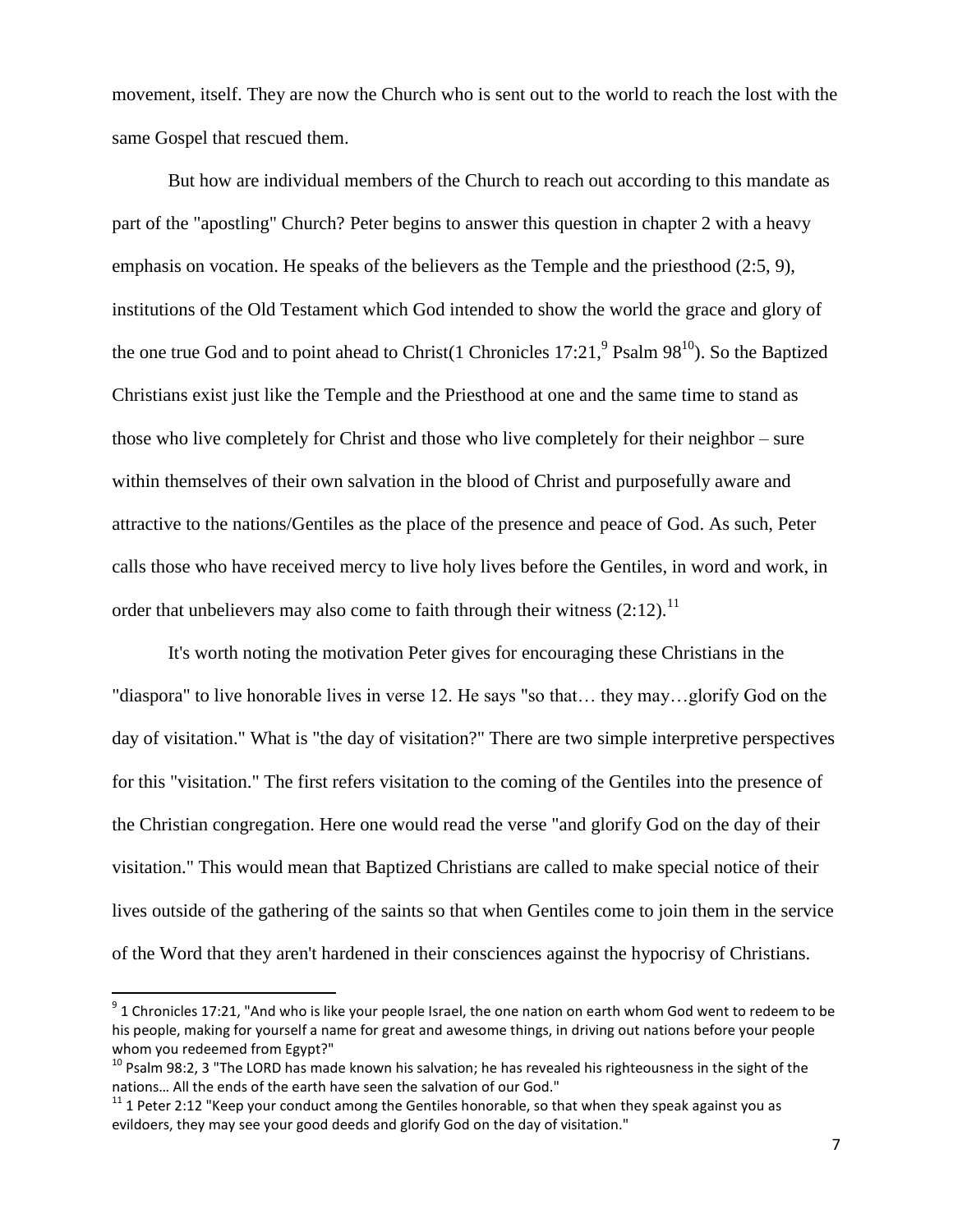This is a prevalent concern among non-believers even today and a reason frequently cited in studies for why individuals choose either to leave a church or never attend in the first place.<sup>12</sup> With this interpretation, Peter would be encouraging Christians in order that outsiders may prevent scandals in their churches.

The other simple interpretive perspective refers this visitation to Christ's return on the last day to judge the living and the dead. The word in the Greek is *episkopes*, meaning "over-sight" or "supervision" or "inspection." It's connotative reference in the New Testament is the office of Bishop – which could lead one to interpret it as the day of visitations on the Bishop's rounds of inspections, but the reference here isn't to inspecting the Church but inspecting the Gentiles. There is only one who judges all nations, who requires an "inspection" of the hearts of all people, Christians and Gentiles, alike; and that one is God. Here one would read the verse "glorify God on the day of his visitation." This would mean that Peter has in mind the reality of the day of judgment with the return of Christ and how our actions in this life can cause non-believers to "see our good deeds and glorify God on the day of his visitation." In this interpretation, Peter is putting before his people the simple fact that there will be a judgment and those who don't believe will be condemned and those who do will be saved (John  $3:16-18^{13}$ ), and the actions of his congregation – specifically the lay members of his congregation who interact the most with the Gentiles in the world – are to be made in light of the outcomes of that judgment.

While the first interpretation teaches great things to the Church and, as a lesson, should not be overlooked, this writer believes the second perspective is more fitting to the text, firstly because of the use of *episkopes*, and so sees the apostle Peter putting one emphasis of mission on the coming day of judgment and the common layman's role in bearing an honorable example of

<sup>12</sup> Kinnamon, *UnChristian*,

<sup>&</sup>lt;sup>13</sup> "For God so loved the world, that he gave his only Son, that whoever believes in him should not perish but have eternal life. For God did not send his Son into the world to condemn the world, but in order that the world might be saved through him. Whoever believes in him is not condemned, but whoever does not believe is condemned already, because he has not believed in the name of the only Son of God."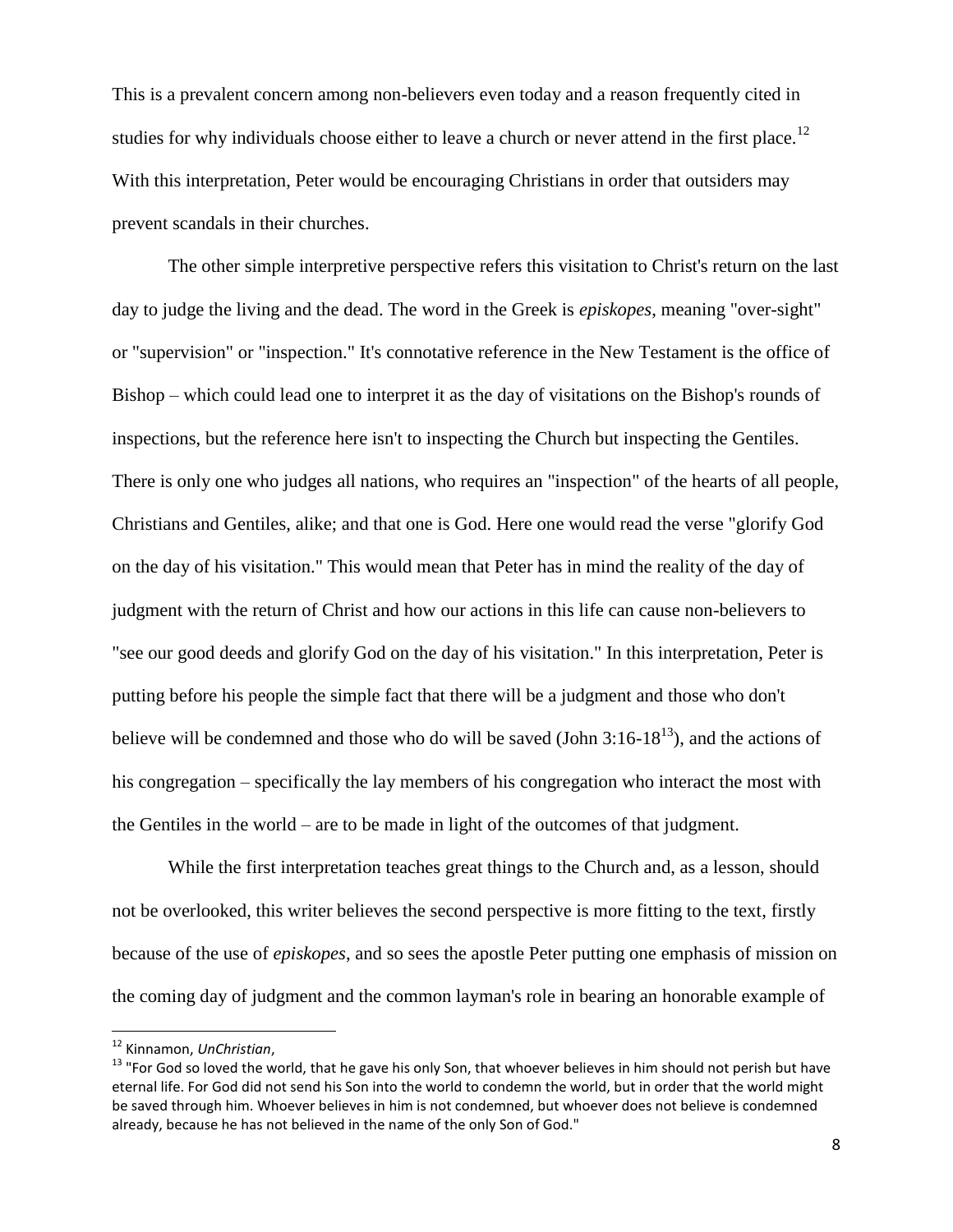Christ for the world to see and so, by the power of the Holy Spirit, come to faith. This conclusion is furthered by the similar statement from chapter 4 where Peter says, "With respect to this they are surprised when you do not join them in the same flood of debauchery, and they malign you; but they will give account to him who is ready to judge he living and the dead." Here one may rightly speak about the place of encouraging evangelism through the preaching of the reality of the condemnation in hell of unbelievers, because Peter does so. While there is much abuse on this topic – by those who, for example, run a ticker of those who die without faith – Peter demonstrates that there is a proper place for encouraging evangelism through word and work in light of the coming judgment of God; and that by the constant realization and revelation that all of actions lived in Christ have an impact on the proclamation of the Gospel and the way the world receives Christ here in this life before he comes again to judge the living and the dead.

And Peter illustrates how they might do this through the teaching of Vocation: first in the civil realm (2:13), with slaves and masters (2:18), husband and wives (3:1) and all the Baptized, in general (3:8). Thus Peter demonstrates that the foremost way Christians are used in the movement of the mission of God is through their lives lived according to their calling (vocation) so that they may "proclaim the excellencies of him who called you out of darkness into his glorious light" (2:9). This means that the Baptized Christian has the responsibility to know God's Word and how it says God's people should be living so that they bear the right and true proclamation of the Gospel through their lives and words to the world around them.

Here Peter places Christian ethics in its proper Evangelization sphere. Ethics for the Christian isn't about having to do one thing or another as Fundamentalists want it to be. There isn't a one-size fits all solution to every single issue in life – and that is on purpose by the beautiful plan and purpose of God. Rather, Christian ethics is about bearing the image of Christ in the most honorable way for the world to see so that they may come to know him through us.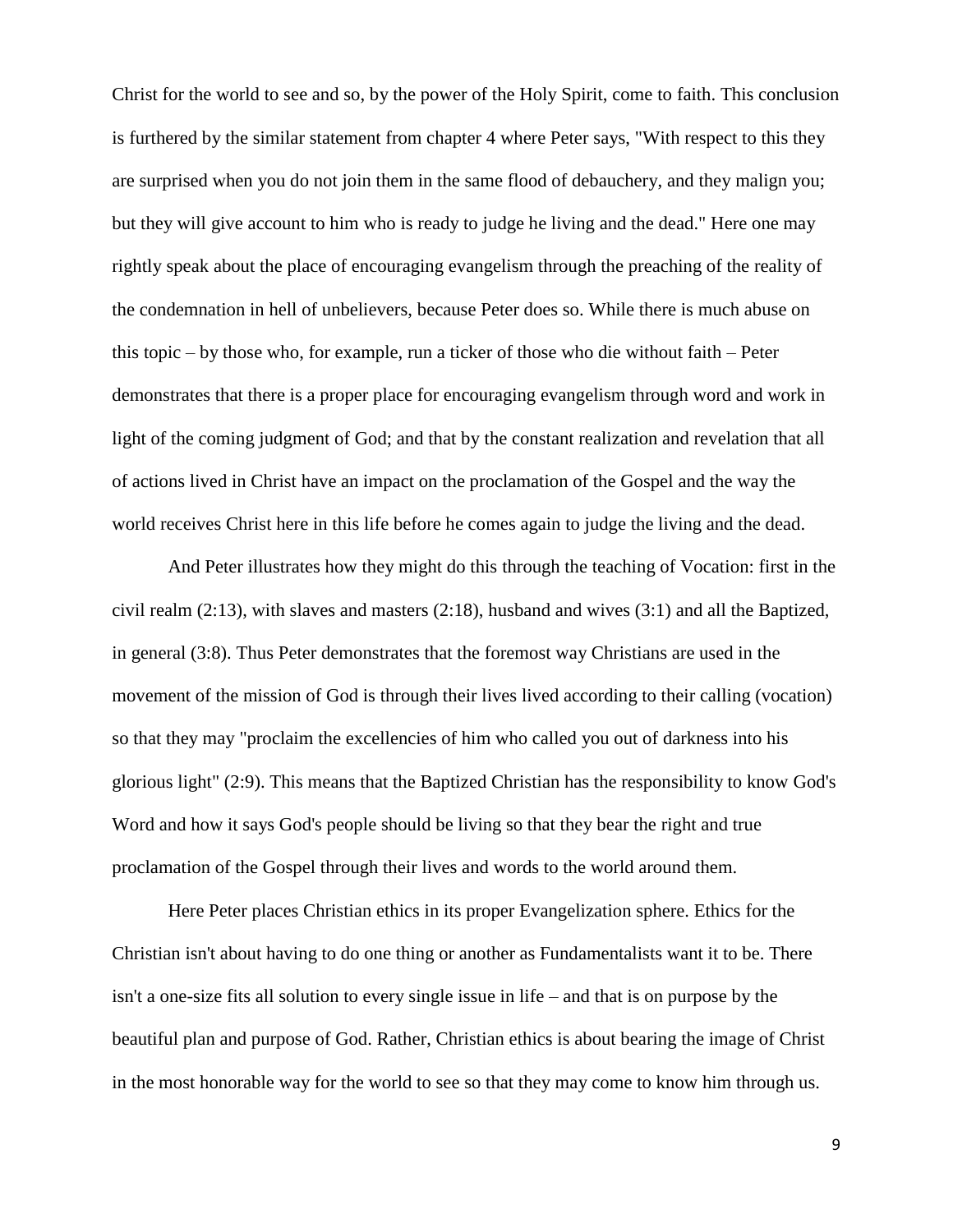What the Christian does in the civil realm (2:13) should reflect what they believe about God's commandments (e.g. Exodus 20:12), his continual action in this world (e.g. Romans 13:1), and Christ's kingship over all creation and specifically over Christians (e.g. Acts 2:36). Yet how this doctrinal core is practiced will be affected and changed by the specific situations in which one finds themselves. So the Baptized Christian is set free to consider in every aspect of their lives how to act in the best possible way in order to display Christ and him crucified for the world. To use the words of Jesus to express this, "If anyone would come after me, let him deny himself and take up his cross and follow me" (Matthew 16:24). So ethics is vocation and vocation is ethics as Peter puts it forth here in chapter 2.

In the middle of this section of vocation and ethics, Peter is also clear to remind his congregation, and us today, that it's not just about living the deeds, but also we are called to speak. Luther rightly highlights that to "proclaim the excellencies of him who called you out of darkness into his marvelous light" (2:9) is first and foremost to actually speak the excellent activities which God has done; and the most excellent of all being what God has done in Christ. And to whom is this proclamation to be done? The immediate antecedent is the Gentiles of verse 12 and the unbelievers of verse 7. Thus Peter declares that every Christian has the responsibility – the dignity and "calling" of God to "proclaim his excellencies" in word and deed, not just as part of the congregational confession but also in the world in their vocations.

Then Peter unites the Christian's story to the Christ who spoke and worked in order to exhort the Baptized to be proper preachers of the Gospel: "For to this you have been called, because Christ also suffered for you, leaving you an example, so that you might follow in his steps. He committed no sin, neither was deceit found in his mouth. When he was reviled, he did not revile in return; when he suffered, he did not threaten, but continued entrusting himself to him who judges justly. He himself bore our sins in his body on the tree, that we might die to sin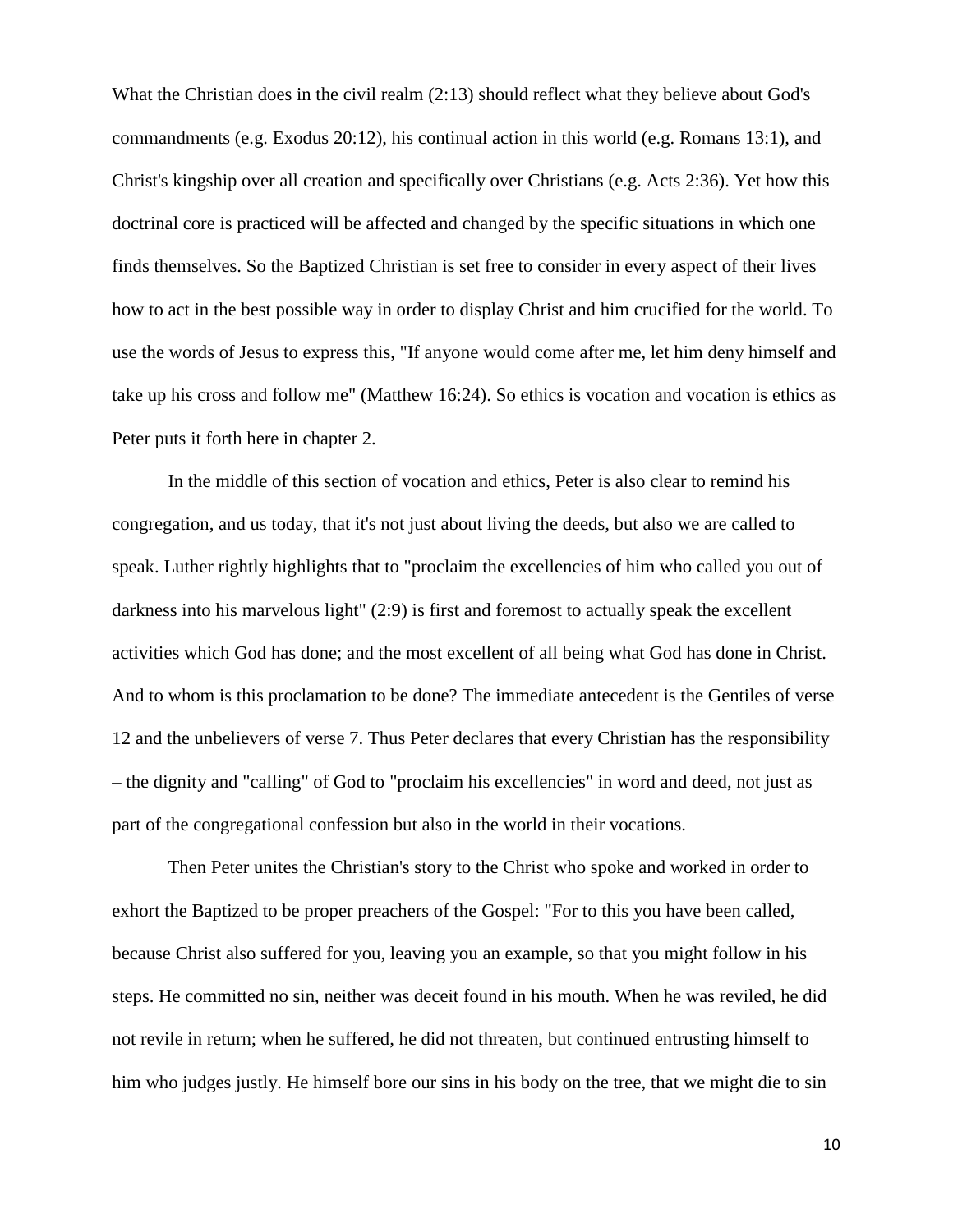and live to righteousness. By his wounds you have been healed" (2:21-24). In this way the saying of St. Francis comes into its own, "Preach Christ at all times; use words if you have to" (which, you will eventually always have to). And where does the Christian encounter God's Word in a consistent and applied way so that they may know how to live it out in their lives and speak it to others? Yes, thus Peter roots the lay witness to the Divine Service as the source and sustenance of their evangelism efforts in word and work.

Herein lies Peter's primary distinction between the public and private office. Ascribing to the public office the responsibility and authority given in Scripture does not take away from the laity's responsibility or authority for preaching but rather properly locates it. The pastor's role is to preach and teach in the public life of the Church and so connect people to the word and work of Christ, be that for the public worship services or the public mercy works or service projects, etc… He is localized for the benefit of the Church. The laity however are localized in their vocations – a much broader audience than is had by any one pastor. Both are preachers of the Gospel. Both are witnesses to the world around them. The difference is the audience and the expectation. Note that Peter never tells his congregation to Baptize the heathen or to administer the Lord's Supper to each other. These are the public acts of the Church given for good order to the office of the Apostles: to pastors. But the proclamation of the Gospel through word and work is entirely commended to the laity in their whole lives with equal fervor as to their ministers.

Peter then moves his congregation to see where they will be given the opportunities to proclaim the excellent works of God in Christ. Amidst this vocational preaching of Christendom, the theme of persecution runs throughout Peter's letter and comes to its climax in 3:14-18 as he declares "But even if you should suffer for righteousness' sake, you will be blessed. Have no fear of them, nor be troubled, but in your hearts honor Christ the Lord as holy, always being prepared to make a defense (*apologia*) to anyone who asks you for a reason for the hope that is in you; yet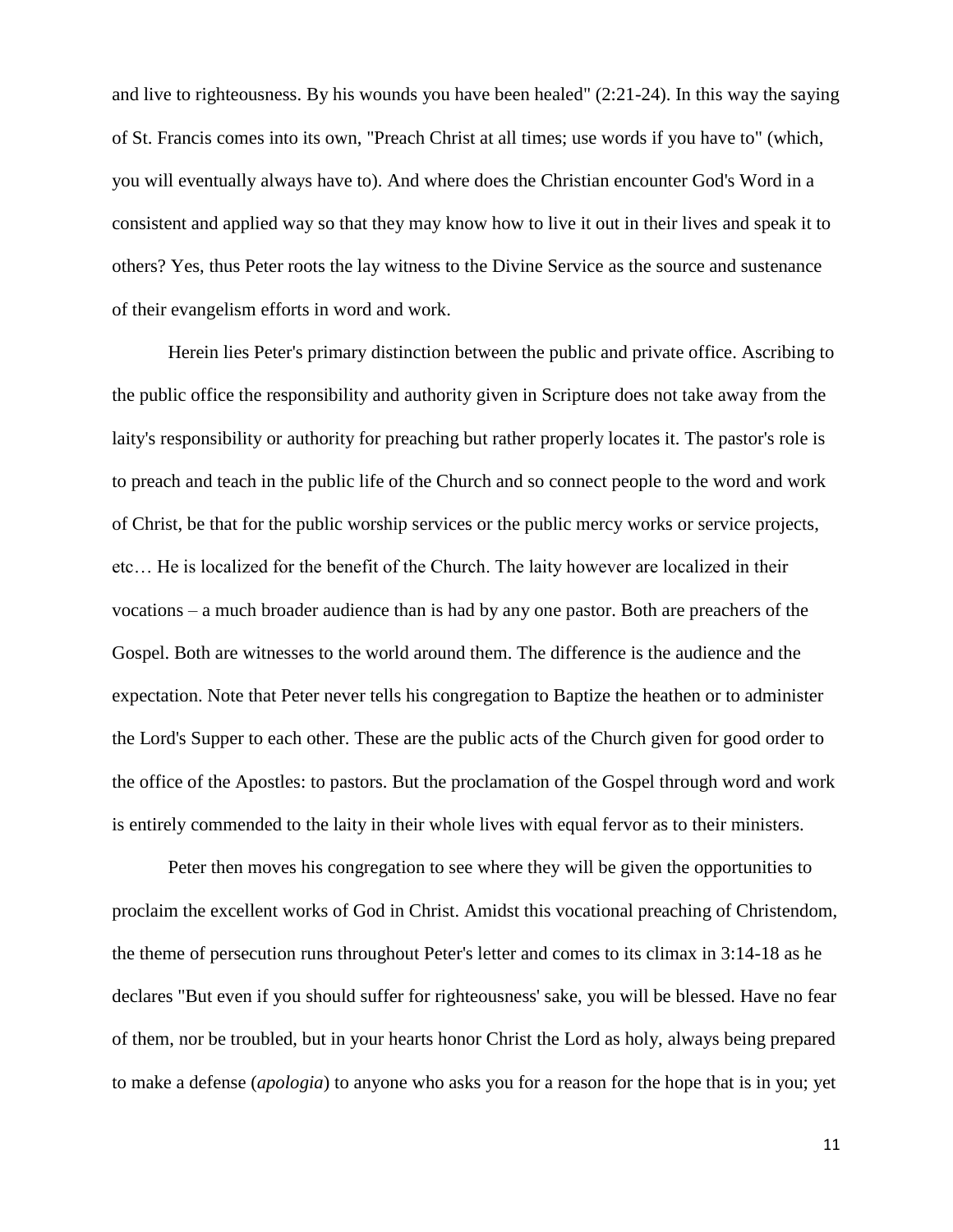do it with gentleness and respect, having a good conscience, so that, when you are slandered, those who revile your good behavior in Christ may be put to shame. For it is better to suffer for doing good, if that should be God's will, than for doing evil. For Christ also suffered once for sins, the righteous for the unrighteous, that he might bring us to God, being put to death in the flesh, but made alive in the spirit…" Note again that Peter unites the Christian's story to the Christ in our persecution even as he will go on to connect us further to the resurrection of Christ in our Baptism. So the Baptized, living in Christ, will suffer persecution in the civil realms, with slaves and masters, husbands and wives, and all aspects of life and this will be our place of living out the vocations to which Christ has called us. For when we do suffer persecutions, Peter calls all the Baptized to be ready even as Christ was ready to make a bold defense and confession of our faith through word and work. Just as Paul says of pastors in 1 Timothy 6:12-14<sup>14</sup> so Peter says of all the Church.

This *apologia* is rooted once again in the preaching of Christ that has come to take root in our hearts and lives through the Word and Sacraments; for we do not choose to make Christ holy in our lives, nor to confess him as Lord  $(1$  Corinthians  $12:3^{15}$ ), but the Holy Spirit has captivated our hearts and taught us to honor Christ the Lord as holy through his Means of Grace (Romans 10:17, 1 Corinthians 12:9, Titus  $3:5^{16}$ ). So it is through the pure preaching of the Word and the right administration of the Sacraments that our hearts are prepared by Christ to make such a defense by the power of the Holy Spirit; which is simply another way of saying that all good

 $14$  1 Timothy 6:12-14, "Fight the good fight of the faith. Take hold of the eternal life to which you were called and about which you made the good confession in the presence of many witnesses. I charge you in the presence of God, who gives life to all things, and of Christ Jesus, who in his testimony before Pontius Pilate made the good confession, to keep the commandment unstained and free from reproach until the appearing of our Lord Jesus Christ."

<sup>&</sup>lt;sup>15</sup> 1 Corinthians 12:3, "Therefore I want you to understand that no one speaking in the Spirit of God ever says 'Jesus is accursed' and no one can say 'Jesus is Lord' except in the Holy Spirit."

 $16$  Romans 10:17, "So faith comes from hearing, and hearing through the word of Christ." 1 Corinthians 12:9, For to one is given "faith by the same Spirit." Titus 3:15 "He saved us, not because of works done by us in righteousness, but according to his own mercy, by the washing of regeneration and the renewal of the Holy Spirit."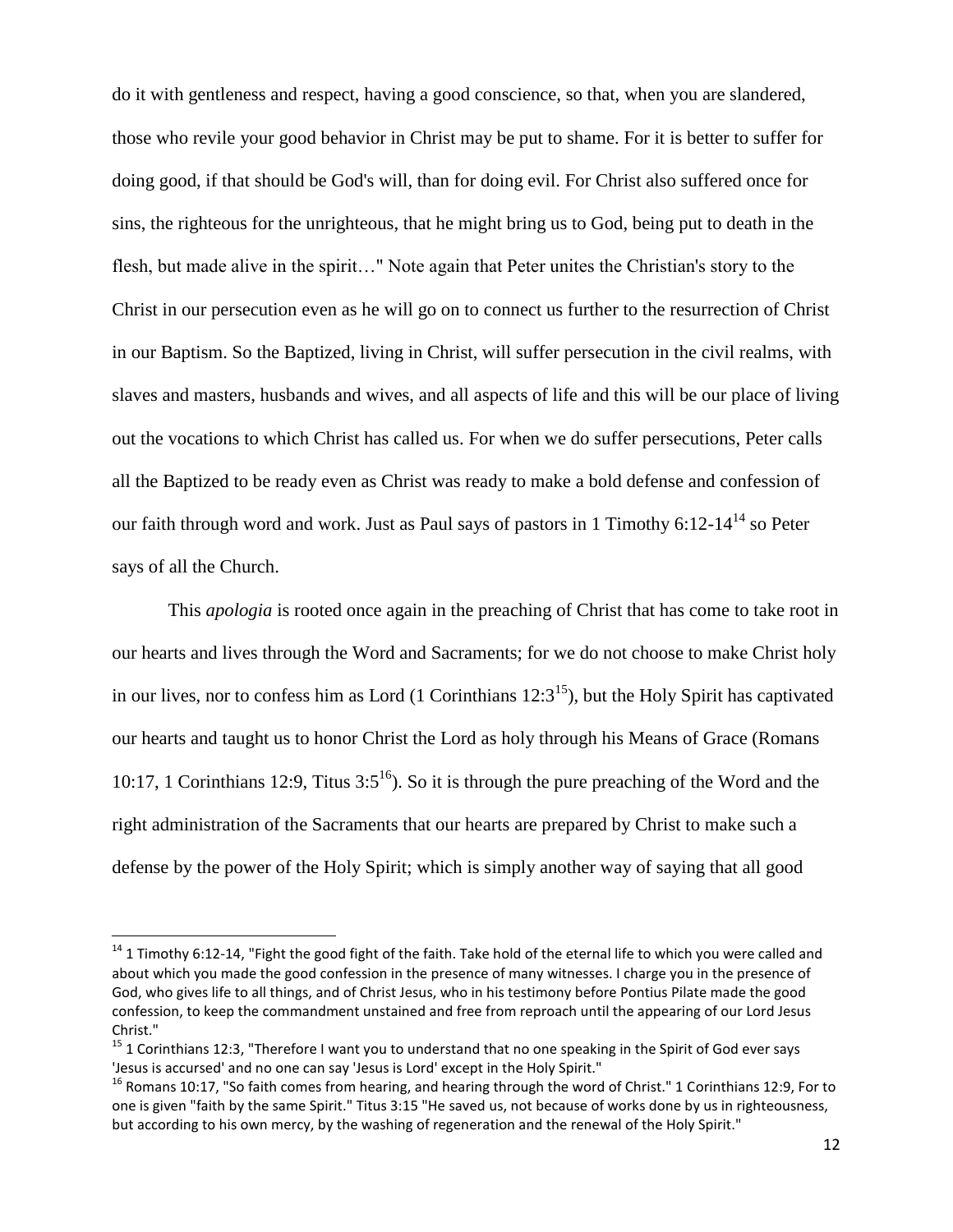apologetics are rooted in the Church's worship life. So one could take Peter's encouragement and add to the common saying, *lex orandi, lex credendi, lex missii*.

Here Peter brings us face to face with the major differences in Christendom regarding Sunday morning worship. Mainline Evangelicals predominately view worship as our action of praising God and so make worship principally a matter of singing songs and prayers. In its extreme, some denominations have gone so far as to declare that church is not for believers but only as a catching ground for unbelievers; which, in Armenian theology, means it's a place of offering up ourselves to Jesus or "Kingdom multiplication." In both of these positions, worship is not about the feeding and sustaining of the Christian by the gifts of Christ but about our actions offered up to God. Knowing therefore that individual Christians still need to be fed and strengthened by God, Evangelicalism takes the page from Pietism and locates this sustenance in small group Bible Study and daily, private, devotions. Also at work in Evangelicalism is the teaching service, which moves towards this recognition of the need to be fed by God's Word, yet this tends to take place in a far more informal setting that attempts to feel less like worship – less impressed upon by the presence of the Divine – and therefore much more like a "large-scale" small-group Bible Study. So their actual worship service, even taking these other "auxilliary" functions in consideration, remains about offering up what they've done throughout the week rather than receiving from God – as a rule.

Lutherans predominately view worship as the exact opposite of Evangelicals. The Divine Service is the place where God comes to us through Word and Sacrament to feed and nourish everyone, whether unbeliever through the Word or believer through both Word and Sacrament. Here in Worship God supplies our needs and by his great provision, by uniting us to Christ. He *then* makes the Baptized part of his mission out into the world – to bring more people back with them into worship to receive God's gifts and be united as well to Christ into one body: the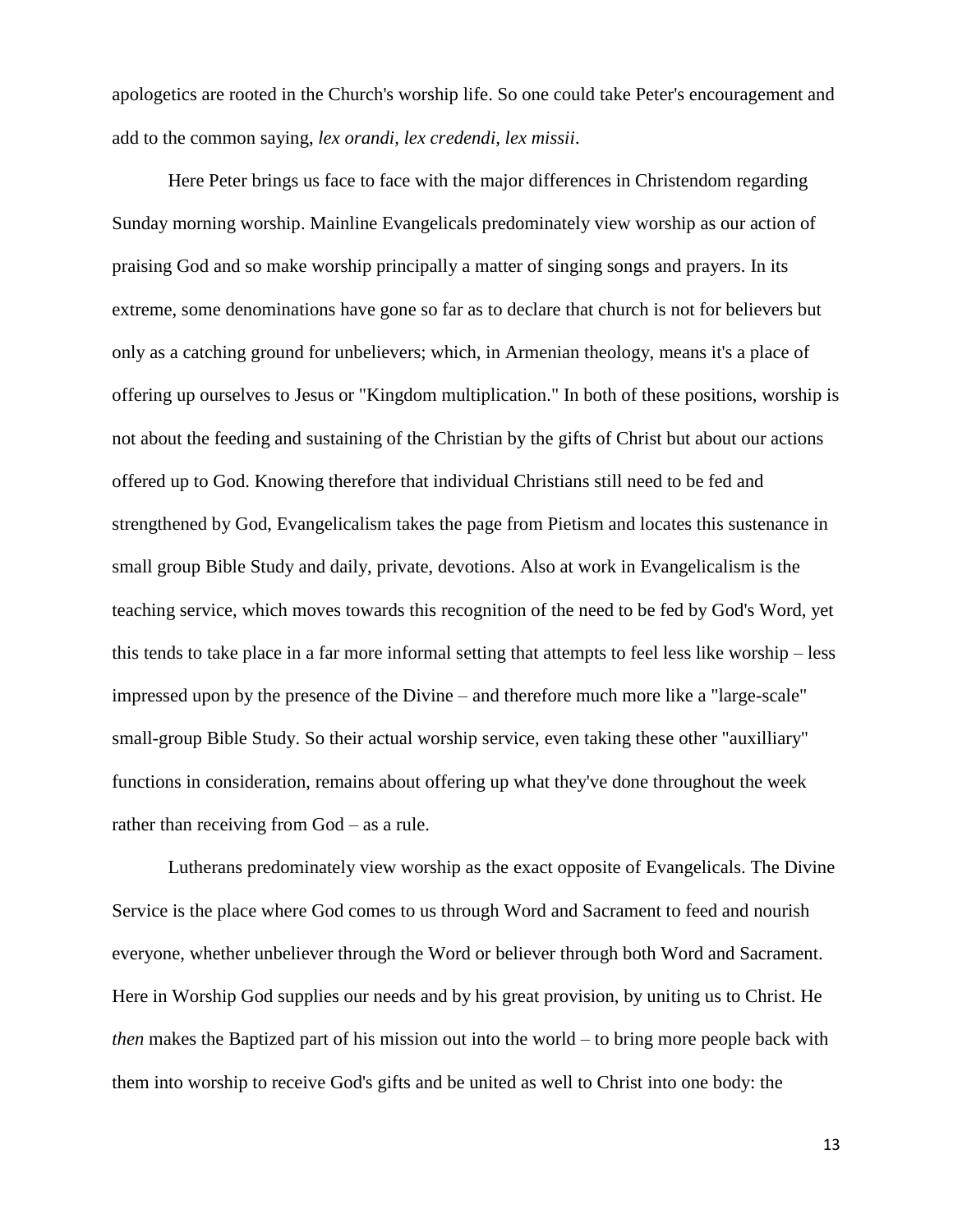Church. Yet if we think of worship as something we do, we miss the purpose and need of God to change our hearts and empower our actions.

Nowhere is this more blatantly proclaimed in Peter's epistle than in his section on our salvation through Baptism at the end of chapter 3:18-22, "For Christ also suffered once for sins, the righteous for the unrighteous, that he might bring us to God, being put to death in the flesh but made alive in the spirit, in which he went and proclaimed to the spirits in prison, because they formerly did not obey, when God's patience waited in the days of Noah, while the ark was being prepared, in which a few, that is, eight persons, were brought safely through water. Baptism, which corresponds (serves as an antitype) to this, now saves you, not as a removal of dirt from the body but as an appeal to God for a good conscience, through, through the resurrection of Jesus Christ, who has gone into heaven and is at the right hand of God, with angels, authorities, and powers having been subjected to him." The subject of this entire conversation is Christ – not us. Christ is the one who suffered for us. Christ is the one who waited patiently; who brought the Flood to destroy the earth and saved eight persons through water. Christ is the one whose blood sprinkled over us in Baptism appeals to God for our good conscience through Christ's resurrection. Christ is the one who has gone into heaven and subjected all powers to himself. We simply passively receive his great and wondrous gifts which he freely gives to those who believe in him. Thus Peter can say, "Baptism…now saves you." This not something you have done, but something God has done to you by the power of his name in the blood of Jesus Christ; which draws us right back to the beginning of Peter's conversation in chapter 1 of the Trinitarian name and Baptism – which leads into our life as Baptized Christians who witness Christ in our lives through words and works. So God initiates the giving of his gifts to us, he causes us to have the faith to receive those gifts by his Holy Spirit, and God empowers us to live after the example of Christ – in whose blood we've been Baptized and with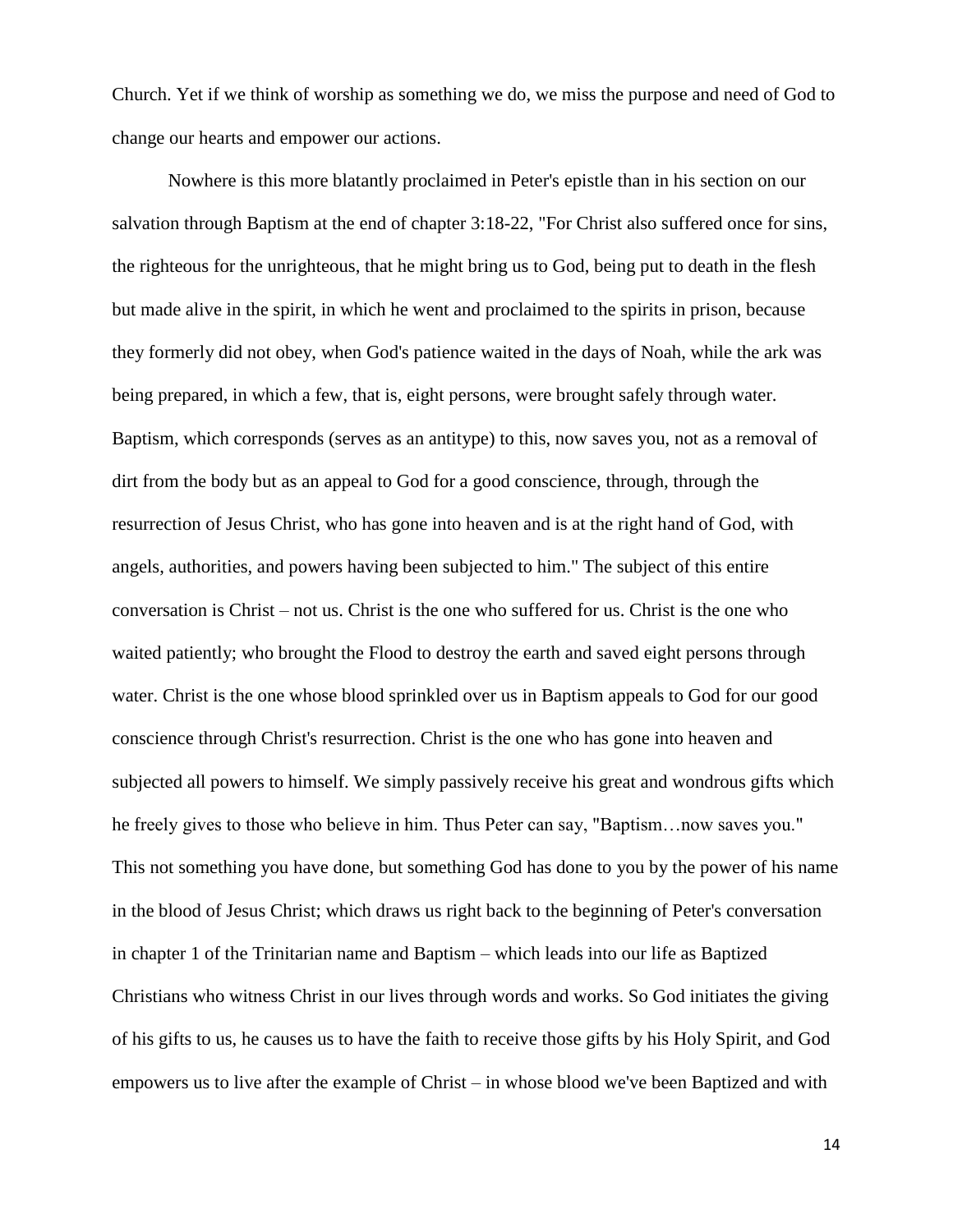whose Spirit we've been filled. That's the pattern of Christian worship as set forward especially here by Peter in his epistle.

We are prepared by Christ through worship to bring the Gentiles into the Church through vocation and through proclamation and making a defense to anyone who asks: word and work. We take the language of worship and use that as Christ has equipped us to share it with the world. So Peter returns to Creedal and worship language, talking about Baptism and the resurrection, ascension, and reign of Christ at the right hand of God (3:22); he quotes from the Psalms  $(2:7^{17})$ ; he is rooted in the doctrine of the Trinity (1:2-3); Christ suffering in the flesh (4:1); doxology (4:11, 5:11<sup>18</sup>); and the kiss of love (5:14) as the sign of reconciliation and fellowship within the church. Hence Peter brings the whole argument to a close by encouraging the pastors throughout the Diaspora to exercise oversight over their congregations as good shepherds  $(5:1-4^{19})$ , because worship matters as the place where the Baptized are prepared to defend the faith. What God gives to his people in worship he then expects them to be able to give freely to the world around them.

So what role do lay people play in actually verbalizing the Gospel of Jesus Christ to others? The answer of 1 Peter is that the laity have just as much of a role in actually preaching and teaching the Gospel as do pastors, simply in a different context and from a different direction. The pastor has been given the responsibility to preach and teach the Gospel as a public act of the Church so that the laity can be equipped to live out the responsibility to preach and teach the Gospel in their public lives as the Church. Therefore, as Peter exhorts, pastors must

 $\overline{\phantom{a}}$ 

 $^{17}$  1 Peter 2:7, Psalm 118:22 "The stone that the builders rejected has become the cornerstone."

<sup>&</sup>lt;sup>18</sup> 1 Peter 4:11, 5:11, "To him belong glory and dominion forever and ever. Amen... To him be the dominion forever and ever. Amen."

 $19$  1 Peter 5:1-4, "So I exhort the elders among you, as a fellow elder and a witness of the sufferings of Christ, as well as a partaker in the glory that is going to be revealed: shepherd the flock of God that is among you, exercising oversight (*episkopountos*), not under compulsion, but willingly, as God would have you; not for shameful gain, but eagerly; not domineering over those in your charge, but being examples to the flock. And when the chief Shepherd appears, you will receive the unfading crown of glory."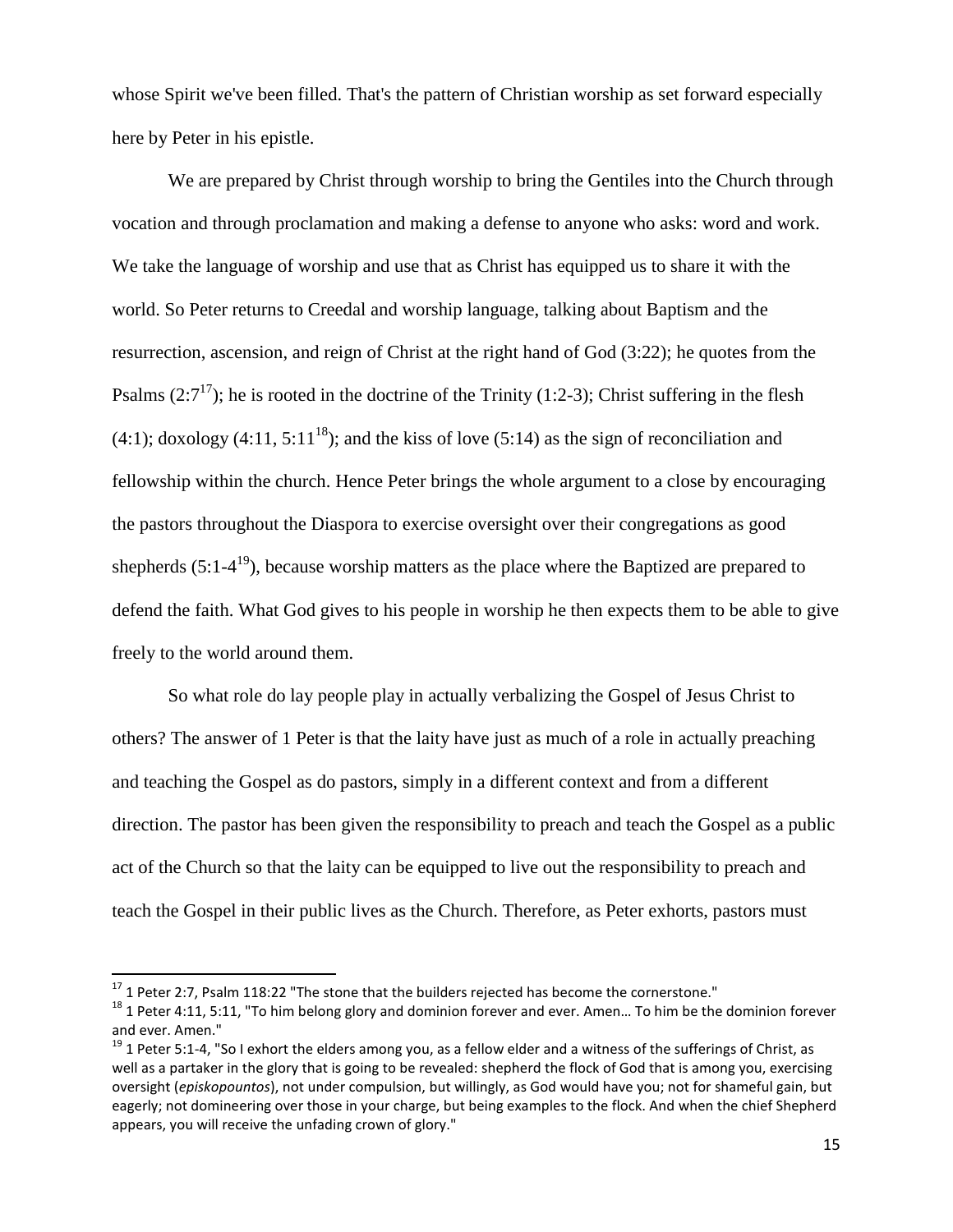train their people to be ready to act and to speak at all times with the truths and gifts they've received in worship.

So let's apply Peter's preaching. Martin Luther drew a fine line regarding lay evangelism in his "Babylonian Captivity of the Church," fighting the extreme clericalism of the papacy. In the eras since Luther, the battle has swung to its extreme opposite in the form of the anticlericalism of mainline Evangelicalism. Against both extremes, though, the exegetical median of Luther (taken from 1 Peter) is still the clarion call of the Church striving to live as Jesus instituted her to be. In recent years our Synod has done very well to help counter the "everyone a minister" teaching of Evangelicalism with such Bible Studies as the Witness, Mercy, Life Together Study, where the Scriptures are clearly set forth to help everyone see that the primary references to "witness" and "mission" in the New Testament refer to those who stand in the public office of the ministry, i.e., the Apostles and their successors. And there has been a distinct surge of the teaching of vocation as the place of lay mission throughout Lutheran churches in our time. Yet there still remains debate over what role do lay people play in actually verbalizing the Gospel of the forgiveness of your sins through the blood of Jesus Christ to others.<sup>20</sup> And the issue of Lay Deacons in the Synod adds yet more tension to the issue which the middle line of Peter – taught clearly by Luther – helps to clarify if followed.

In one extreme case, you hear well-intentioned theologians locate the effectiveness or validity of the Gospel solely in the Divine Service or the Office of the Ministry – thus confining the proclamation of the Word to the pastor's preaching and the liturgy on Sunday morning. This must be the first wall to come down, even as Luther decries how the priests took the Gospel captive away from the people. Luther cites 1 Peter 2:9 as one of the key texts for showing that all Christians have been given the right and responsibility to verbalize the Gospel of Christ to

 $^{20}$  Anecdotally, you can see this in such discussions where one asks whether we can call what laity do in verbalizing the Gospel proclamation and preaching or simply confession, as if this distinction of terms would somehow "protect" the Office of the Ministry.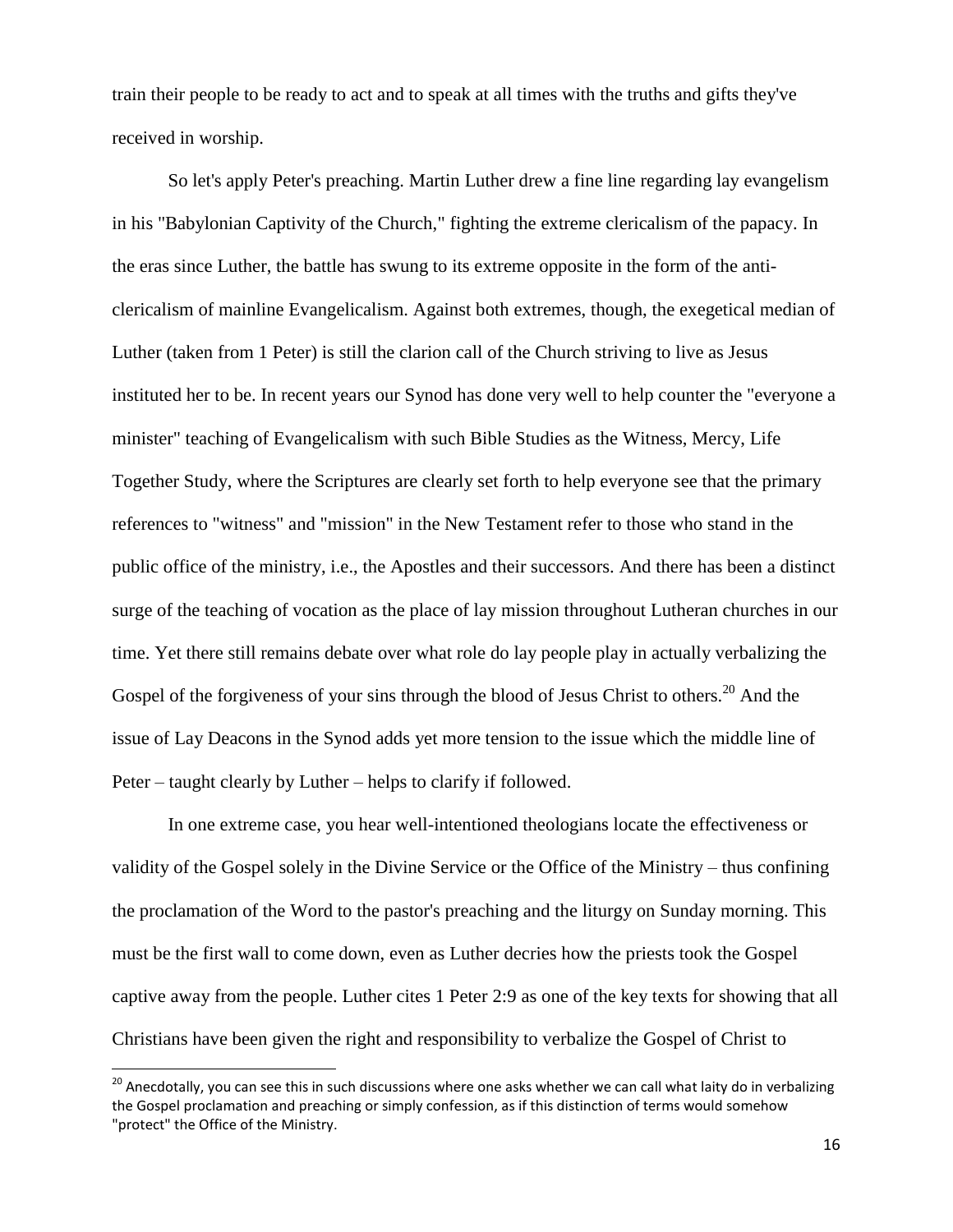someone else for the forgiveness of that person's sins (Luther, A.E. Vol. 36, 149), just as discussed above: "This is part of being a priest [1 Peter 2:9-12], being God's messenger and having his command to proclaim his Word. You should preach *the* 'good work,' that is, the miraculous work that God has done as he brought you from darkness into light. This is the highest priestly office" (emphasis added). Luther rightly noted in 1 Peter and throughout the rest of the New Testament that "priest" here does not refer to the clergy but to all Christians. Chemnitz makes this same point in his second volume of "The Examination of the Council of Trent" when he confronts the insistence of the Council to give the name and authority of "priest" only to those who sacrifice the Mass, prescribe discipline, and absolve sins (678, **2**ff) . Priest is not a title of clerical tyranny, but in the New Testament is the new title for *all* of those who partake of the sacrifice of our one true High Priest, Jesus, and who, because of his one final atoning death, now make only living sacrifices of thanksgiving and praise through word and work. So the proclamation of the Gospel, the effectiveness of the Means of Grace, cannot be limited strictly to the preaching of the pastor – lest we be guilty of ignoring truths of Scripture we find inconvenient – but rather it belongs to the whole people of God, whom Peter calls the "royal priesthood" and whom he charges with the duty "to proclaim the excellencies of him who called you out of darkness and into his marvelous light." Thus this extreme of clerical captivity of the Church can be avoided by the clear teaching of the chief cleric, Peter.

In the other extreme case, you hear equally well-intentioned theologians deny any differentiation between the pastor and the people when it comes to proclaiming the Gospel. This also denies the clear words of Scripture where Sts. Paul and Peter make clear that there is a difference between the pastor and the people (1 Corinthians  $4:1^{21}$ , 1 Timothy 3:1-13<sup>22</sup>, 1 Peter

 $^{21}$  1 Corinthians 4:1, "This is how one should regard us, as servants of Christ and stewards of the mysteries of God." <sup>22</sup> 1 Timothy 3:1f, "The saying is trustworthy: If anyone aspires to the office of overseer (*episkopes*), he desires a noble task…"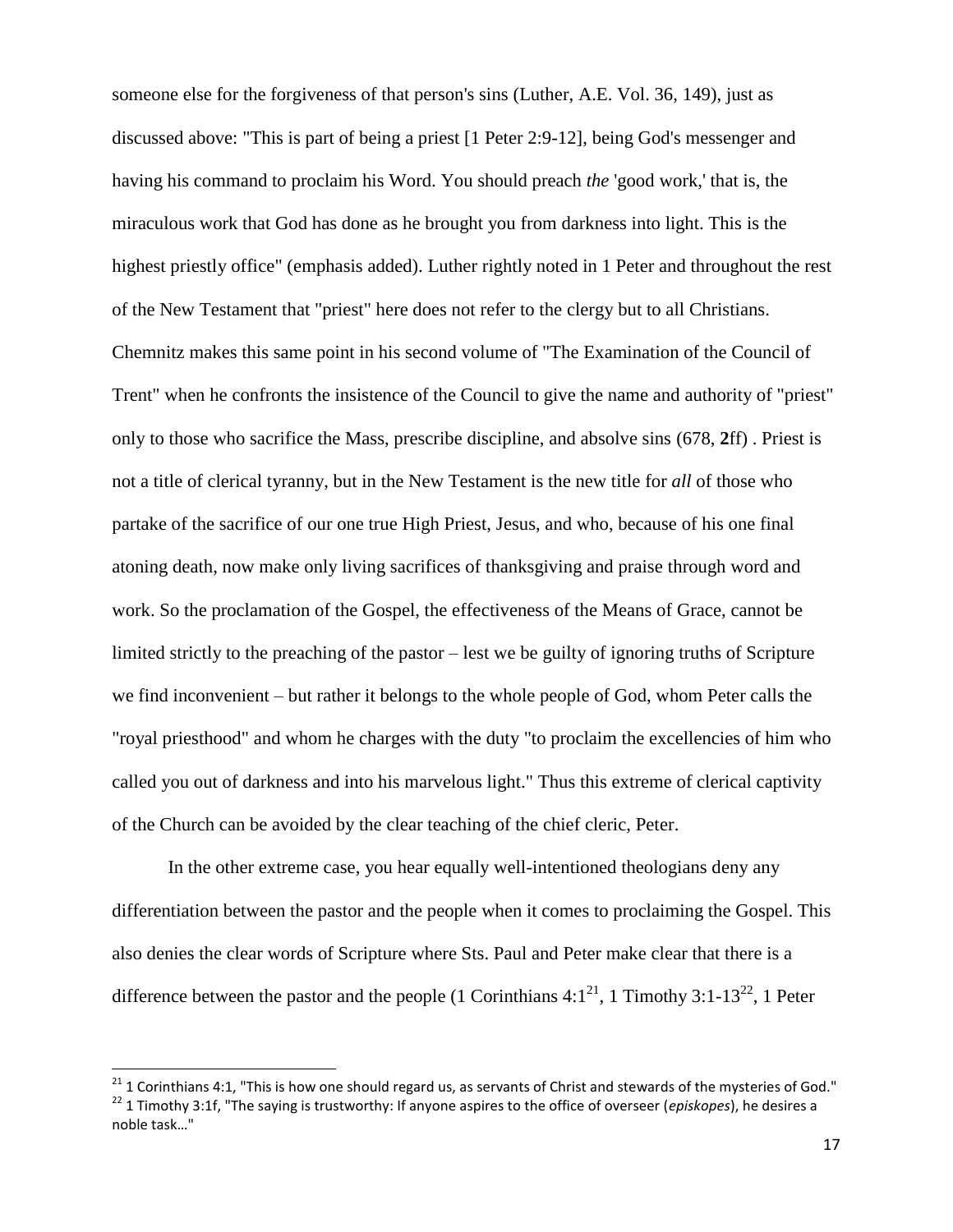5:1- $4^{23}$ ). Moreover, as Luther makes clear, for many others of which includes the sake of good order (1 Corinthians 14:40) we recognize the difference between the public office and the private office of preaching (Luther, A.E., Vol. 36, 149). Christ has instituted those standing in the office of the Apostles to publically preach and teach according to good order in the public activities of the Church; as one who represents the Church before the world even as he represents Christ before the Church. So the proclamation of the Gospel is set within the Office of the Ministry.

Too often this aspect of the proclamation of the Gospel, the Office of the Ministry, is set aside or down-played by the advocates of an "everyone a minister" doctrine and practice because it insists that there is a hierarchy and authority within the Church, and this many antiauthoritarians and anti-institutionalists cannot abide – declaring it to be a "domination" of the laity on the part of the clergy. Yet the authority of the pastoral office must be maintained lest one fall into the exact same form of trap as that on the other extreme – ignoring Scripture we find inconvenient and making the Church into our image and likeness rather than that instituted by Christ. So we who strive to live according to the command and institution of Christ must not forsake the Office of the Ministry for that which is more appealing to our pride and comfort.

Between the two, we see the beautiful Gospel freedom instituted and intended by our dear and gracious Lord and proclaimed by Peter in his first epistle and aptly taught by Luther<sup>24</sup>. Both the clergy and the laity have been given the Gospel and thus given the responsibility and right to proclaim it, though the clergy do this as the public office and the laity as a private office; the clergy as the ones who feed Christ's gifts to his people and the laity as the ones who share such divine gifts with others through their vocation in word and works. This is, as said above, a

l

<sup>&</sup>lt;sup>23</sup> "So I exhort the elders among you, as a fellow elder and a witness of the sufferings of Christ, as well as a partaker in the glory that is going to be revealed: shepherd the flock of God is among you, exercising oversight, not under compulsion, but willingly, as God would have you; not for shameful gain, but eagerly; not domineering over those in your charge, but being examples to the flock. And when the chief Shepherd appears, you will receive the unfading crown of glory."

<sup>&</sup>lt;sup>24</sup> Regardless of when in his career he taught it.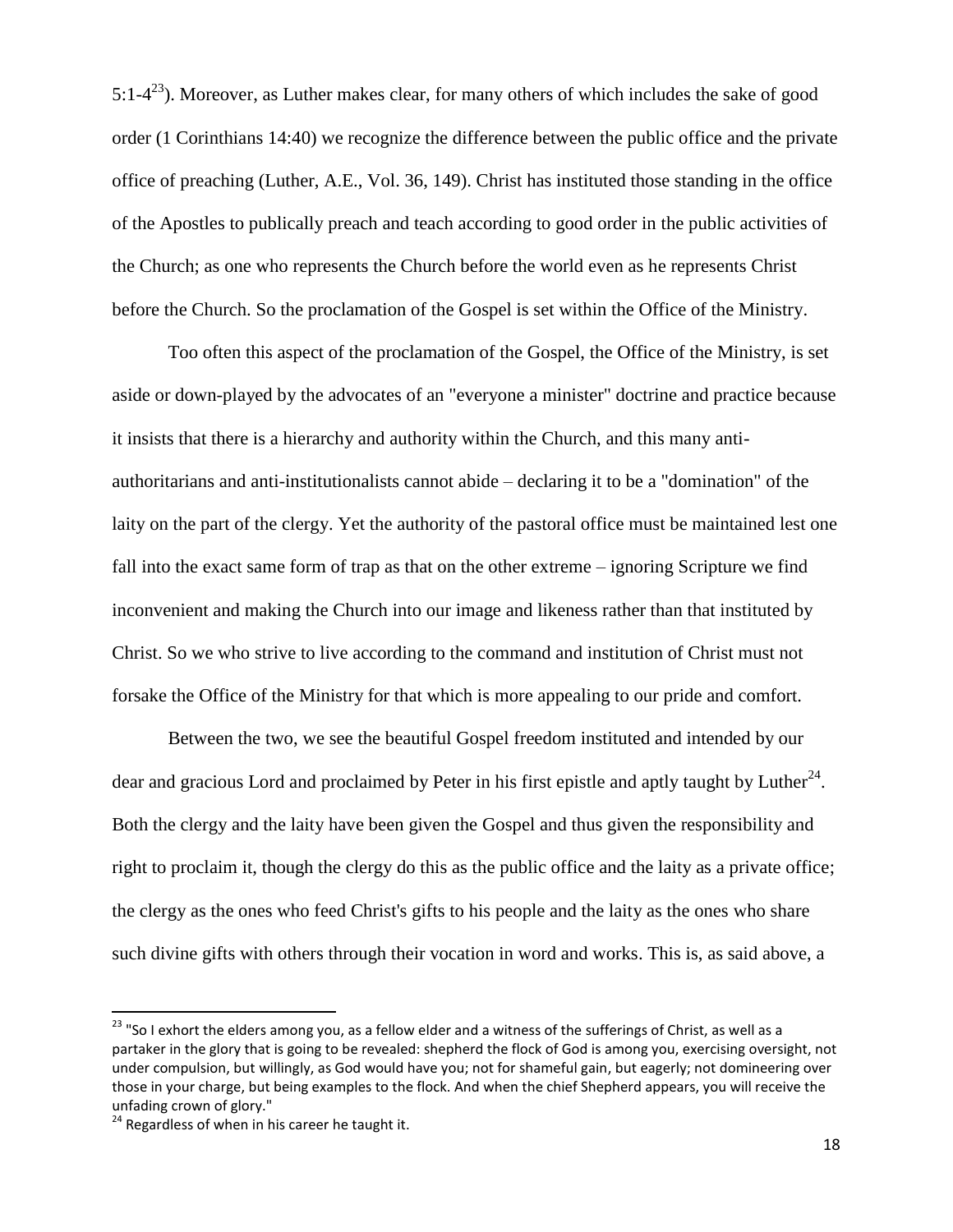fine line to draw, but between the two extremes of "everyone a minister" and the "Babylonian captivity of the Church" lies the biblical answer to what role lay people play in verbalizing the Gospel of Jesus Christ to others just as Peter taught.

We may put it this way: Christ instituted his Church to bear his Word of repentance and forgiveness of sins to the world through the Means of Grace. The Church as Christ's institution is comprised of the pastor and the people. Where we come to think of the Church as only the pastor, we fail to live according to Christ's institution of the Church as those gathered/called (*ecclesia*) to receive Christ. Where we come to think of the Church as only the people, we also miss Christ's plan and purpose of instituting the Church through the Apostles and those who stand in their stead according to Christ's mission (*apostello*). Either extreme draws us away from the Church which Christ instituted. So Luther, after the clear teaching of the Apostle Peter, rightly divided the Church according to the offices of responsibility given to her: the public Office of the Ministry, of those standing in the stead of the Apostles in the stead of Christ to publically preach the Gospel and administer the Sacraments, and the private office of those receivers of the Word and Sacraments who are called to live out in their private lives what they have received from Christ through his ministers. This is the picture of the Church Jesus built upon the rock of the good confession.

Peter's epistle therefore helps us find the middle ground of the freedom of the Gospel in this discussion and so avoid tyranny of the Church on both sides. The words of the great Apostle call every Christian to bear witness to the hope they have in words and works from what they have received in the Means of Grace that Gentiles may see and hear and, by the grace of God, come to trust in the Triune God before Christ comes again to judge the world between the faithful and the faithless. May God the Father send the Spirit of his Son into our hearts to make all the members of his Church so bold to verbalize the Gospel: both pastor and people.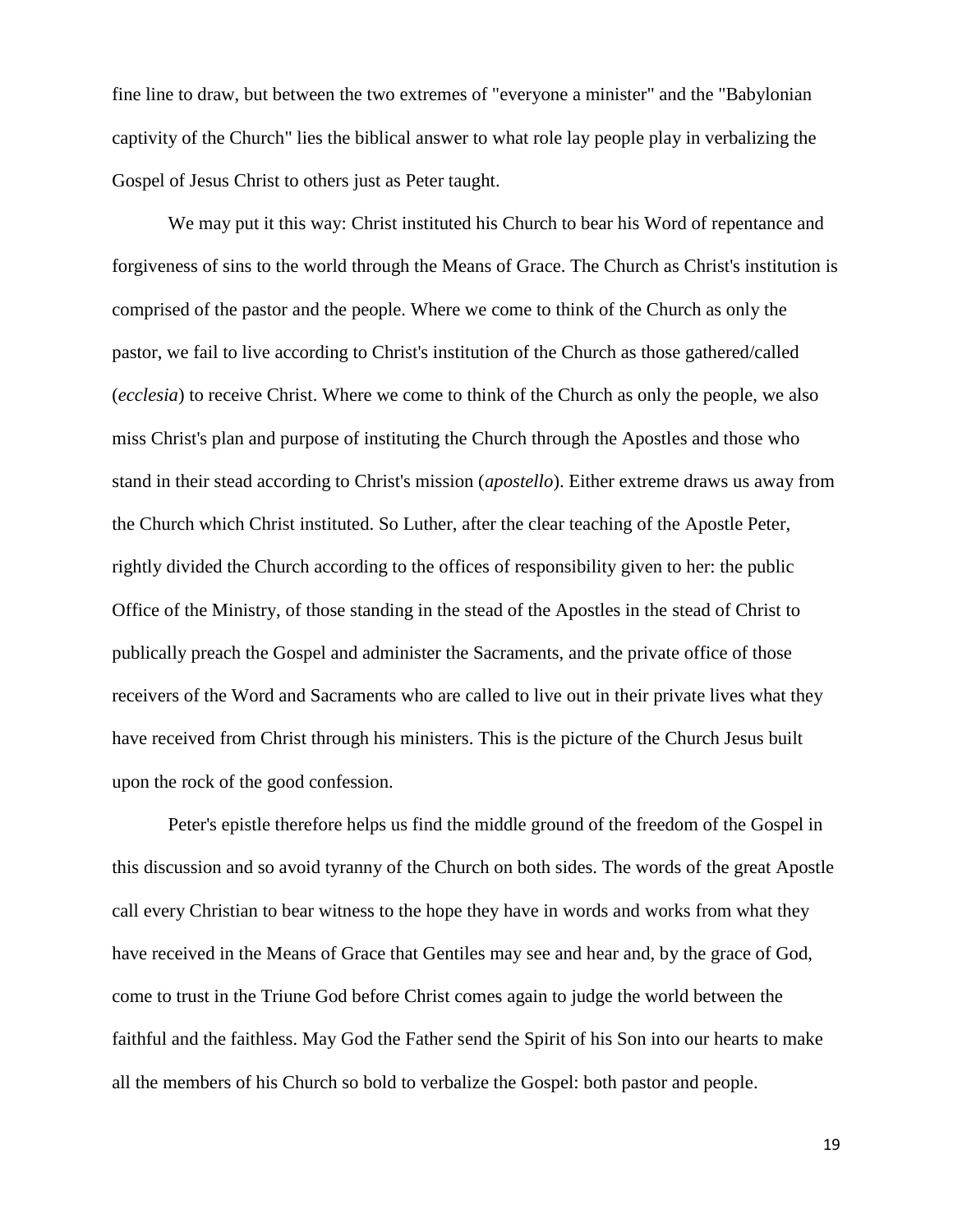Let me, then, introduce you to an evangelism training ministry of the LCMS that seeks to live out this biblical, Lutheran mission: Ongoing Ambassadors For Christ (O.A.F.C.). Founded over forty years ago by an LCMS pastor who wanted to give his Confirmation students a way to live out and share what they'd learned, this national organization works through local groups to train youth and adults to confess Christ through Song, Bible Study, Puppet Shows, Dramas, a Neighborhood Survey, and Personal Witness training by gathering monthly at a different LCMS church with other youth and adults from their district to study God's Word and live it out.

What makes OAFC fitting to the teachings of Scripture above? One of the main focuses of our weekend is the witnessing survey we use in our neighborhood canvass. Telling youth to confess Christ is one method of teaching, but if you can get them into a position where they actually do it teaches a far greater lesson, especially in a fairly safe place where they can practice as much as share. So where can youth actually share their faith? Cold calls are a pretty good place for this. We train youth to ask spiritual questions of strangers, like "Where do you go to church?" and "Do you have a Bible in your home," and finally we ask "Where do you believe you'll go when you die?" and "Why?" In such a situation of the survey, youth discover the range of people's answers – real world beliefs and not just what a book says about denominations – and they also discover the Christian's responsibility to give answer to the hope that they have whenever they encounter someone who doesn't know Christ. That's why we use a survey. And OAFC trains youth with biblical answers and confessions in Law and Gospel format to share with people at the door in various situations and faiths.

And so our youth, having encountered the real-world reasons to hold dear what they've learned in the Divine Service, are equipped to then turn around and live it out in their lives apart from these OAFC weekends. Think of it as an extension – an application – of the Divine Service in hearing the proclamation of the Word and giving especially youth an opportunity to practice